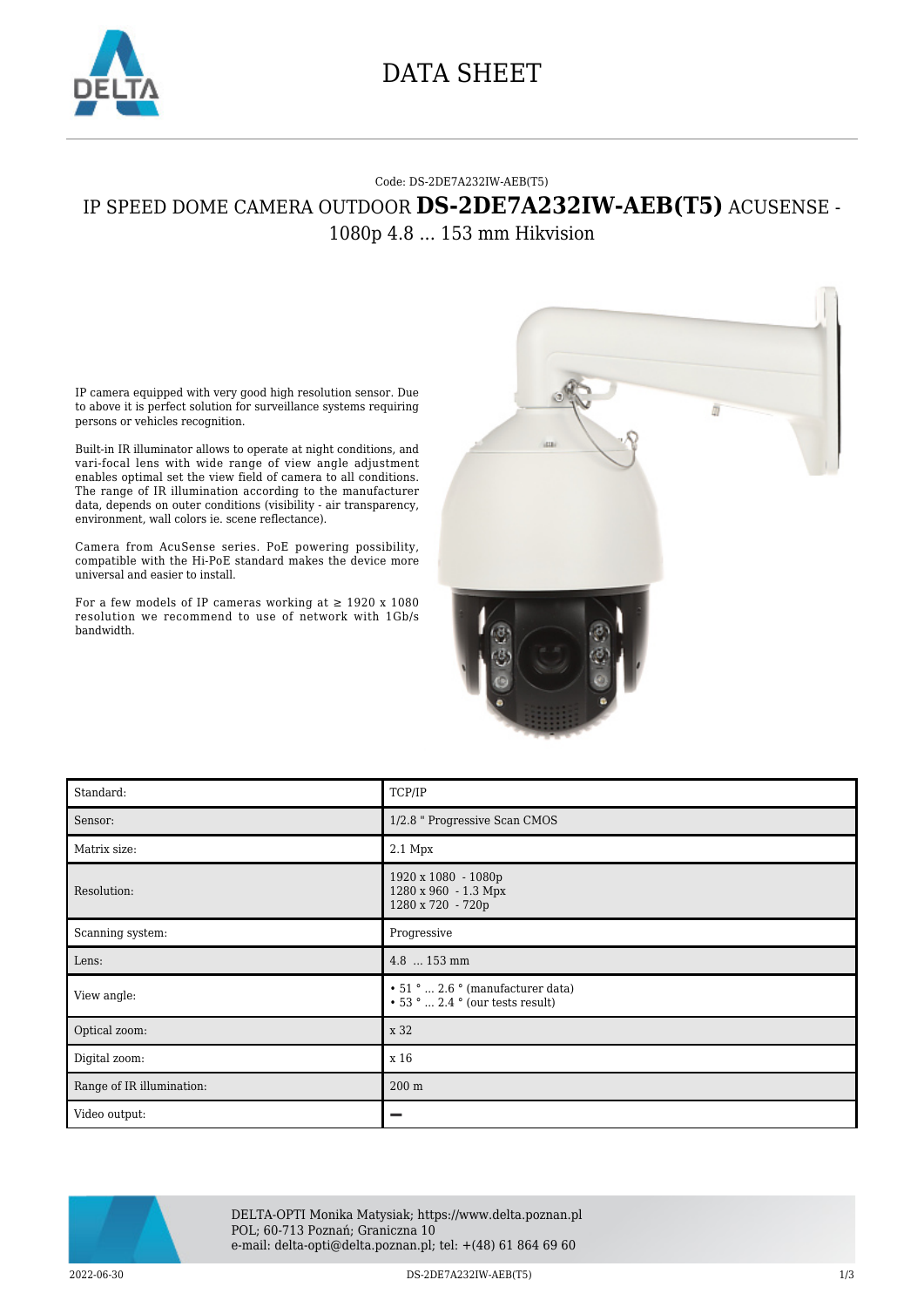

## DATA SHEET

| Preset rotation speed:           | • 240 °/s (horizontal)<br>$\cdot$ 200 $\degree$ /s (vertical)                                                                                                                                               |
|----------------------------------|-------------------------------------------------------------------------------------------------------------------------------------------------------------------------------------------------------------|
| Rotation speed (manual control): | $0.1$ °/s  160 °/s (horizontal)<br>$0.1$ $\degree$ /s  120 $\degree$ /s (vertical)                                                                                                                          |
| Horizontal rotation range:       | 360 <sup>°</sup> - continuous                                                                                                                                                                               |
| Vertical rotation range:         | $-15$ $^{\circ}$ $\ldots$ $90$ $^{\circ}$                                                                                                                                                                   |
| RS-485 interface:                |                                                                                                                                                                                                             |
| Number of presets:               | 300                                                                                                                                                                                                         |
| Horizontal scan:                 | ✓                                                                                                                                                                                                           |
| Route settings:                  | $\overline{4}$                                                                                                                                                                                              |
| Image compression method:        | H.265+/H.265/H.264+/H.264/MJPEG                                                                                                                                                                             |
| Alarm inputs / outputs:          | 2/1                                                                                                                                                                                                         |
| Audio:                           | • External microphone input<br>• Audio output<br>• Audio detection<br>• Speaker built-in - Alarm siren<br>• Bi-directional audio streaming support<br>• Digital Noise Reduction                             |
| Main stream frame rate:          | 25 fps @ 1080p                                                                                                                                                                                              |
| Network interface:               | 10/100 Base-T (RJ-45)                                                                                                                                                                                       |
| Network protocols:               | IPv4/IPv6, HTTP, HTTPS, IEEE 802.1x, QoS, FTP, SMTP, UPnP, SNMP, DNS, DDNS,<br>NTP, RTSP, RTCP, RTP, TCP, UDP, IGMP, ICMP, DHCP, PPPoE, Bonjour                                                             |
| <b>WEB</b> Server:               | Built-in                                                                                                                                                                                                    |
| Max. number of on-line users:    | 20                                                                                                                                                                                                          |
| ONVIF:                           | 19.12                                                                                                                                                                                                       |
| Memory card slot:                | Micro SD memory cards up to 256GB support (possible local recording)                                                                                                                                        |
| Mobile phones support:           | Port no.: 8000 or access by a cloud (P2P)<br>• Android: Free application Hik-Connect<br>· iOS: Free application Hik-Connect                                                                                 |
| Default admin user / password:   | $admin / -$<br>The administrator password should be set at the first start                                                                                                                                  |
| Default IP address:              | 192.168.1.64                                                                                                                                                                                                |
| Web browser access ports:        | 80                                                                                                                                                                                                          |
| PC client access ports:          | Port no.: 8000 or access by a cloud (P2P) - iVMS-4200 application                                                                                                                                           |
| Mobile client access ports:      | 8000                                                                                                                                                                                                        |
| Port ONVIF:                      | 80                                                                                                                                                                                                          |
| RTSP URL:                        | • Main stream: rtsp://user:password@192.168.1.64:554/Streaming/Channels/101/ -<br>with authorization<br>· Sub stream: rtsp://user:password@192.168.1.64:554/Streaming/Channels/102/ -<br>with authorization |